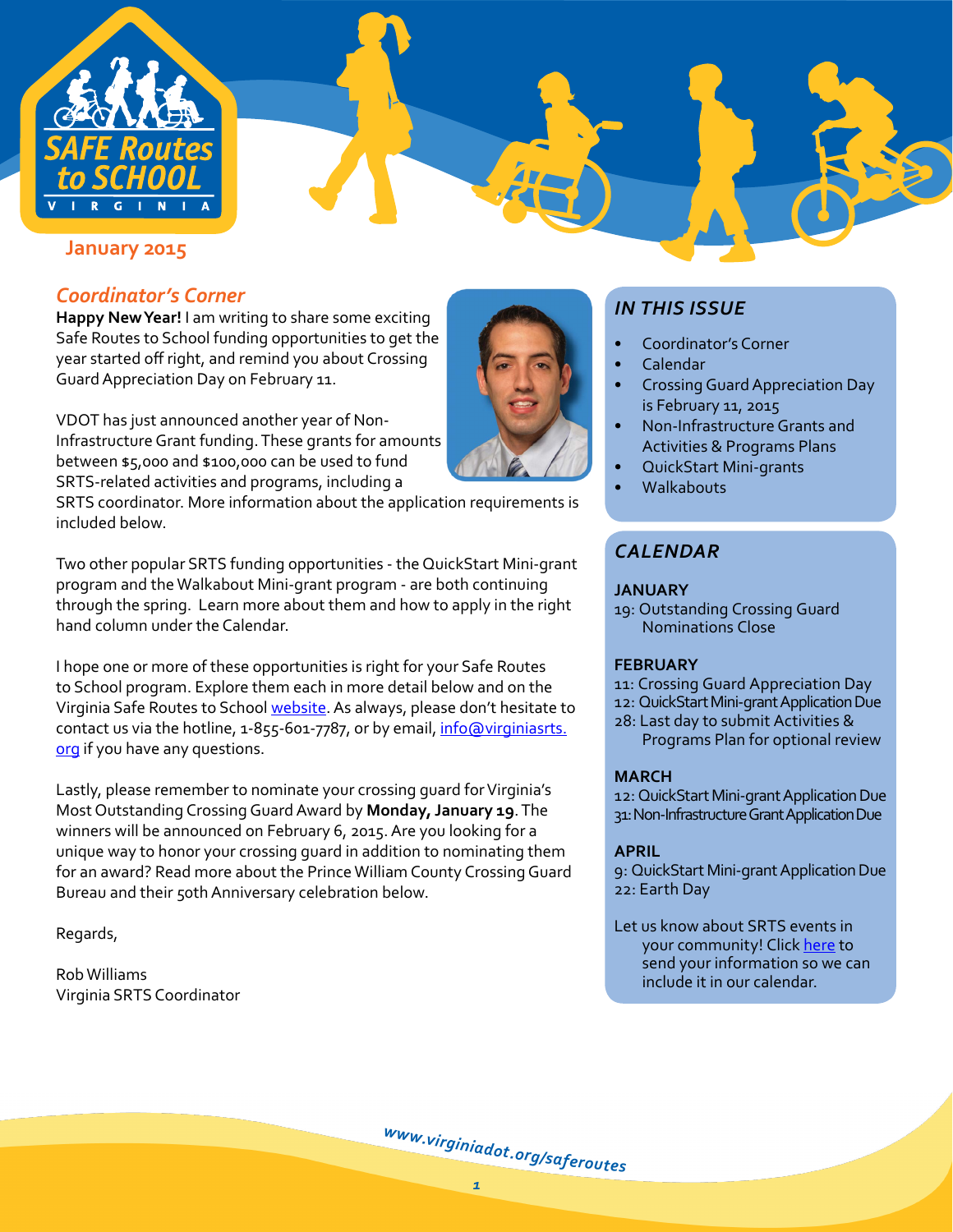# <span id="page-1-0"></span>*Crossing Guard Appreciation Day is February 11, 2015*

Crossing Guard Appreciation Day is a statewide event devoted to saying 'thank you' to those who help students cross the street safely on their way to and from school.

As part of the celebration, the Virginia SRTS Program sponsors annual Outstanding Crossing Guard Awards. Do you know a crossing

guard that deserves special recognition? Nominate him or her online before **January 19, 2015**. Winners will be announced on February 6, 2015, to allow a few days for planning an event.

Check out the Crossing Guard [Appreciation](http://www.virginiadot.org/programs/srsm_crossing_guard_appreciation_day.asp) Day webpage to get ideas for your event, download flyer and poster templates, and print thank you cards that students, parents and administrators can sign.

The Virginia SRTS Program has designated the second Wednesday of February as Crossing Guard Appreciation Day, but we encourage schools and communities to plan their own events on any day that works for them.

For example, this year the **Prince William County [Crossing](http://www.pwcgov.org/government/dept/police/Pages/Crossing-Guard-Bureau.aspx)** Guard Bureau is celebrating its 50th anniversary throughout the spring with memorabilia displays, a Crossing Guards Night Out at a Potomac Nationals baseball game (complete with ceremonial first pitch!) and a 50th Anniversary Dinner Reception open to all of its former and current crossing guards.







The Bureau started with just four crossing guards in Manassas and has grown to 89 crossing guards serving 44 schools throughout Prince William County today.



*2014*

The Bureau estimates it helped 1.1 million students perform 28,232 safe crossings during the 2013-2014 school year. In addition, the Crossing Guard Bureau conducted 310 meetings with School Safety Patrol groups at schools throughout the division. The School Safety Patrol program was started by members of the Bureau in the late 1970's.



*1974*

*Special thanks to Lieutenant A. Marie Snyder and Sergeant Michelle Wheeler for providing the information and photos for this story.* 

## <span id="page-1-1"></span>*Non-Infrastructure Grants and Activities & Programs Plans*

#### **What are Non-Infrastructure Grants and Activity & Program Plans?**

VDOT has just announced another year of Safe Routes to School Non-Infrastructure (Activities and Programs) Grants, with applications due by March 31. These grants, for amounts between \$5,000 and \$100,000 can be used to fund education, encouragement, evaluation and

Virginia Safe Routes to School Newsletter - January 2015<br>2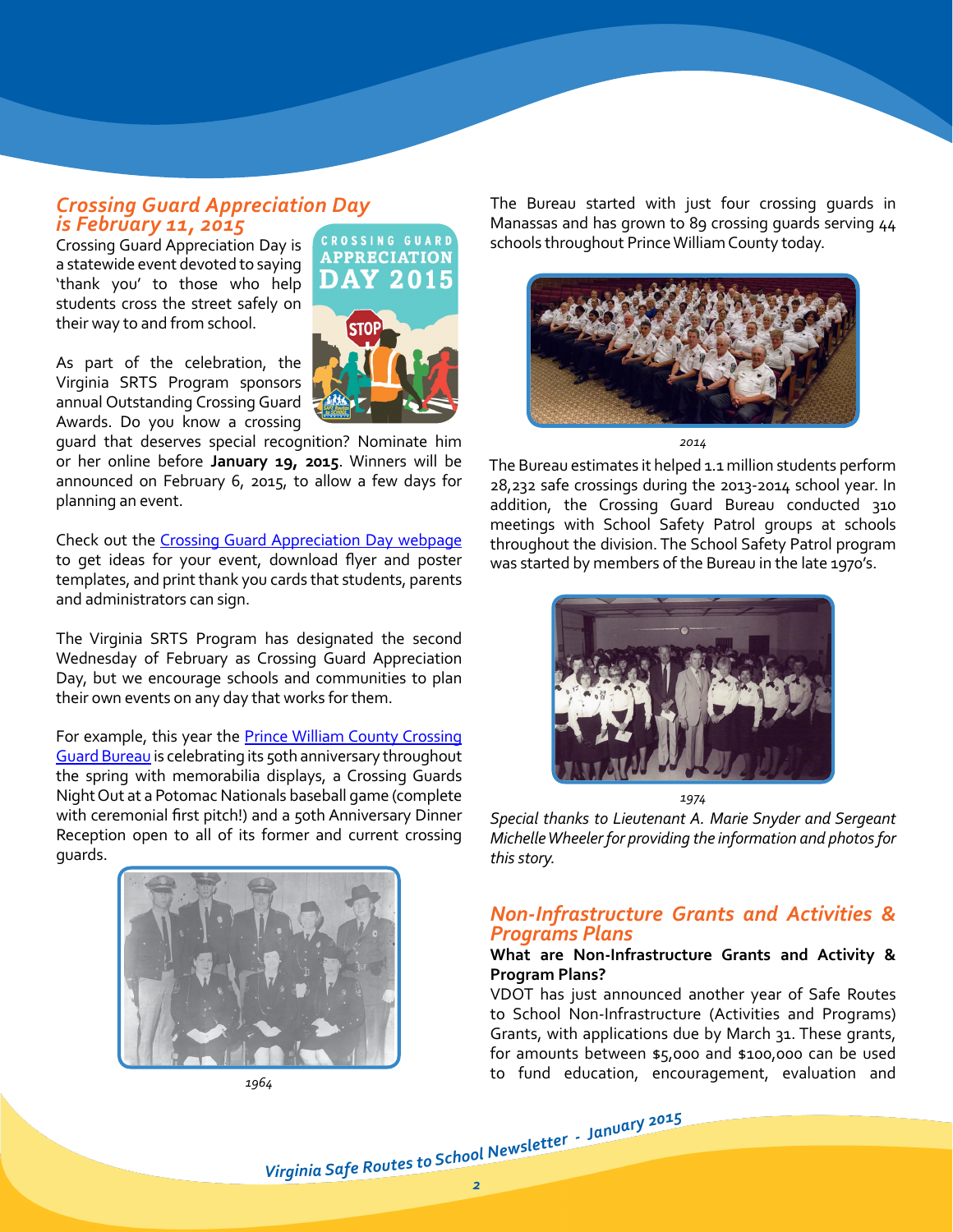enforcement programs related to Safe Routes to School. The Non-Infrastructure Grant can also be used to fund a SRTS coordinator. A SRTS Coordinator is a part- or full-time SRTS advocate who works with, or within, the school division to promote and facilitate Safe Routes to School activities at a minimum of three schools. Detailed information about eligible applicants and activities can be found in the Virginia SRTS Program [Guidelines](https://www.dropbox.com/s/e4t1t83o0ohgdoq/VDOT_SRTS%20Guidelines_2015.pdf?dl=0).

#### **How do I apply for a Non-Infrastructure Grant?**

The first step is to complete a SRTS Activities & Programs Plan (APP). The APP is the first phase of any SRTS effort and outlines a school or community's intentions for making travel to and from school safer and more sustainable. It's a great way to organize programs, projects, and people in support of SRTS. Once complete, the Activities and Program Plan also serves as a legacy document for new people becoming part of the school's SRTS program. The Virginia APP Reference Guide and Template, containing the relevant information needed in order to complete an APP, are available on the Virginia SRTS [website](http://www.virginiadot.org/programs/srsm_srts_activities_and_programs_plan_app_for_non-infrastructure_grantsactivities_and_programs_plan_non-infrastructure_act.asp).

[LTACs](http://www.virginiadot.org/programs/srsm_contact_us.asp) will once again be available to review your draft or final APP. The APP should be submitted to your LTAC via email by February 28th. APPs will be reviewed as they are received, but a response will be provided within two weeks of the request. Those received by February 28th will be guaranteed a response by March 11th, and those submitted well in advance of the deadline will likely have a quicker turnaround time.

Once your APP is complete, you will submit it through our online grant application system as the first step in the completion of your application. Please note that the Non-Infrastructure Grant Application will draw from information contained in the Activities and Programs Plan, but also requires detailed cost estimates for the submitted programs and activities. Applicants seeking funding for a local coordinator will also need to describe her/his intended role in the SRTS program.

The grant application system will be open for submissions on March 1. All applications must be substantially complete and submitted by March 31.

Important Dates:

- **February 28:** Deadline for optional review of APP
- **March 1:** Online Non-Infrastructure Grant Application system opens for submissions
- **March 31: Non-Infrastructure Grant Application Due**

#### **Where can I find more information?**

Please read the Virginia SRTS Program [Guidelines](https://www.dropbox.com/s/e4t1t83o0ohgdoq/VDOT_SRTS%20Guidelines_2015.pdf?dl=0) and visit the VDOT Activities and [Programs](http://www.virginiadot.org/programs/srsm_srts_activities_and_programs_plan_app_for_non-infrastructure_grantsactivities_and_programs_plan_non-infrastructure_act.asp) Plan webpage for theAPP template, a FAQ sheet and more information.



#### <span id="page-2-0"></span>**What is a QuickStart Mini-grant?**

QuickStart Mini-grants are \$1,000 grants for schools that are interested in funding a small (or large) Safe Routes to School activity. These grants are easy to apply for and are a great way to start up a SRTS program!



*Walk to School Day at Cardinal Forest Elementary School , West Springfield*

#### **How can a QuickStart Mini-grant be used?**

QuickStart Mini-grants may be used to fund a range of activities that encourage and enable children to safely walk and bicycle to school, including activities that: Encourage safe walking, bicycling, and driving habits, Increase the number of students walking and bicycling to school, and occur within 90 days of award.

The Virginia Safe Routes to School program encourages applicants to use the creativity of student and adult leaders to identify issues and propose safe walking and bicycling activities that address them.

Virginia Safe Routes to School Newsletter - January 2015<br>3